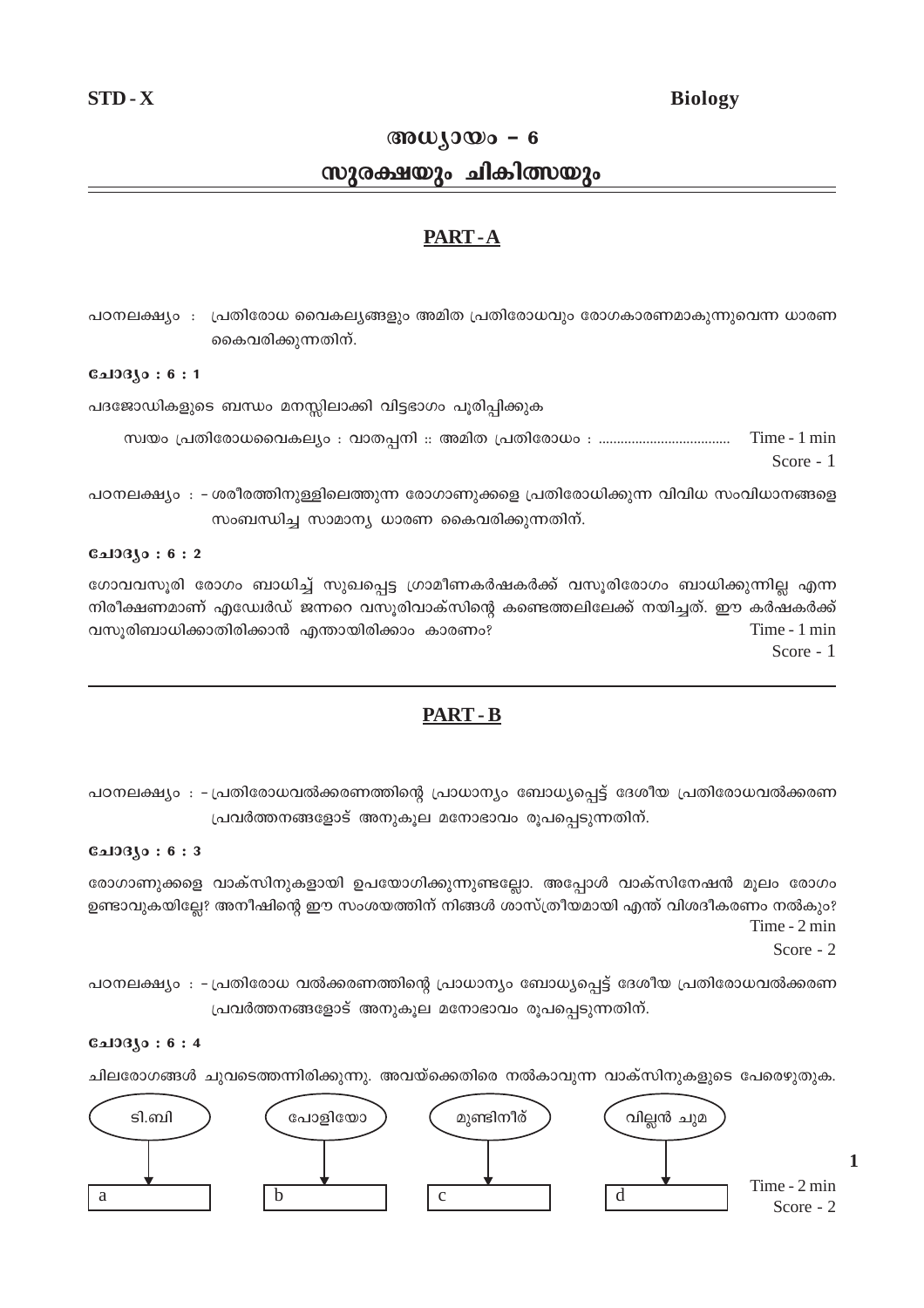പഠനലക്ഷ്യം : - പ്രതിരോധ വൽക്കരണത്തിന്റെ പ്രാധാന്യം ബോധ്യപ്പെട്ട് ദേശീയ പ്രതിരോധവൽക്കരണ  ${1}$ പവർത്തനങ്ങളോട് അനുകൂല മനോഭാവം രൂപപ്പെടുന്നതിന്.

#### **С**ы0Зјо: 6:5

രോഗങ്ങളും അവയ്ക്കെതിരെയുള്ള വാക്സിനുകളുമായി ബന്ധപ്പെട്ട ചിത്രീകരണം ഉചിതമായി പൂർത്തി യാക്കുക.



പഠനലക്ഷ്യം : - പ്രതിരോധ വൈകല്യങ്ങളും അമിത പ്രതിരോധവും രോഗകാരണമാകുന്നു വെന്ന ധാരണ കൈവരിക്കുന്നതിന്.

#### **С**ы0Зјо: 6:6

വാതപ്പനി രോഗാണുമൂലമാണുണ്ടാകുന്നതെന്ന് ഖമറുന്നിസ അഭിപ്രായപ്പെട്ടു. ഈ പ്രസ്താവനയെ വില യിരുത്തി നിങ്ങളുടെ അഭിപ്രായം രേഖപ്പെടുത്തുക.  $\blacksquare$ Score - 2

പഠനലക്ഷ്യം : - അവയവദാനത്തിന്റെ പ്രാധാന്യവും മാഹാത്മ്യവും മനസ്സിലാക്കി അവയോട് അനുകൂല  $\alpha$ നോഭാവം രൂപപ്പെടുത്തുന്നതിന്.

#### **பே**330 : 6 : 7

താഴെപ്പറയുന്നവയിൽ ജീവിച്ചിരിക്കുമ്പോൾ ദാനം ചെയ്യാവുന്ന അവയവങ്ങൾ എടുത്തെഴുതുക.

കണ്ണ് ത്വക്ക് കരൾ ഹൃദയം വൃക്ക ശ്വാസകോശം രക്തക്കുഴൽ  $\Gamma$ ime - 2 min

Score - 2

പഠനലക്ഷ്യം : -മനുഷ്യശരീരത്തിനുള്ളിലേക്ക് രോഗാണുക്കൾ പ്രവേശിക്കുന്നത് തടയുന്ന സുരക്ഷാസം വിധാനങ്ങൾ തിരിച്ചറിയുന്നതിന്.

# $C_{2}103(0:6:8)$

ചിത്രീകരണം നിരീക്ഷിച്ച് താഴെപറയുന്നവയ്ക്ക് ഉത്തരമെഴുതുക.

- a) മനുഷ്യ ശരീരത്തിലെ ശരാശരി ഊഷ്മാവ് എത്ര?
- b) ശരീരോഷ്മാവ് ഉയരുന്നത് ശരീരത്തെ എങ്ങനെ ബാധിക്കും?
- c) ശരീരത്തിന്റെ താപനില ഉയരുന്നത് (പനി) ഒരു cooconacomo?



Time - 3 min Score - 2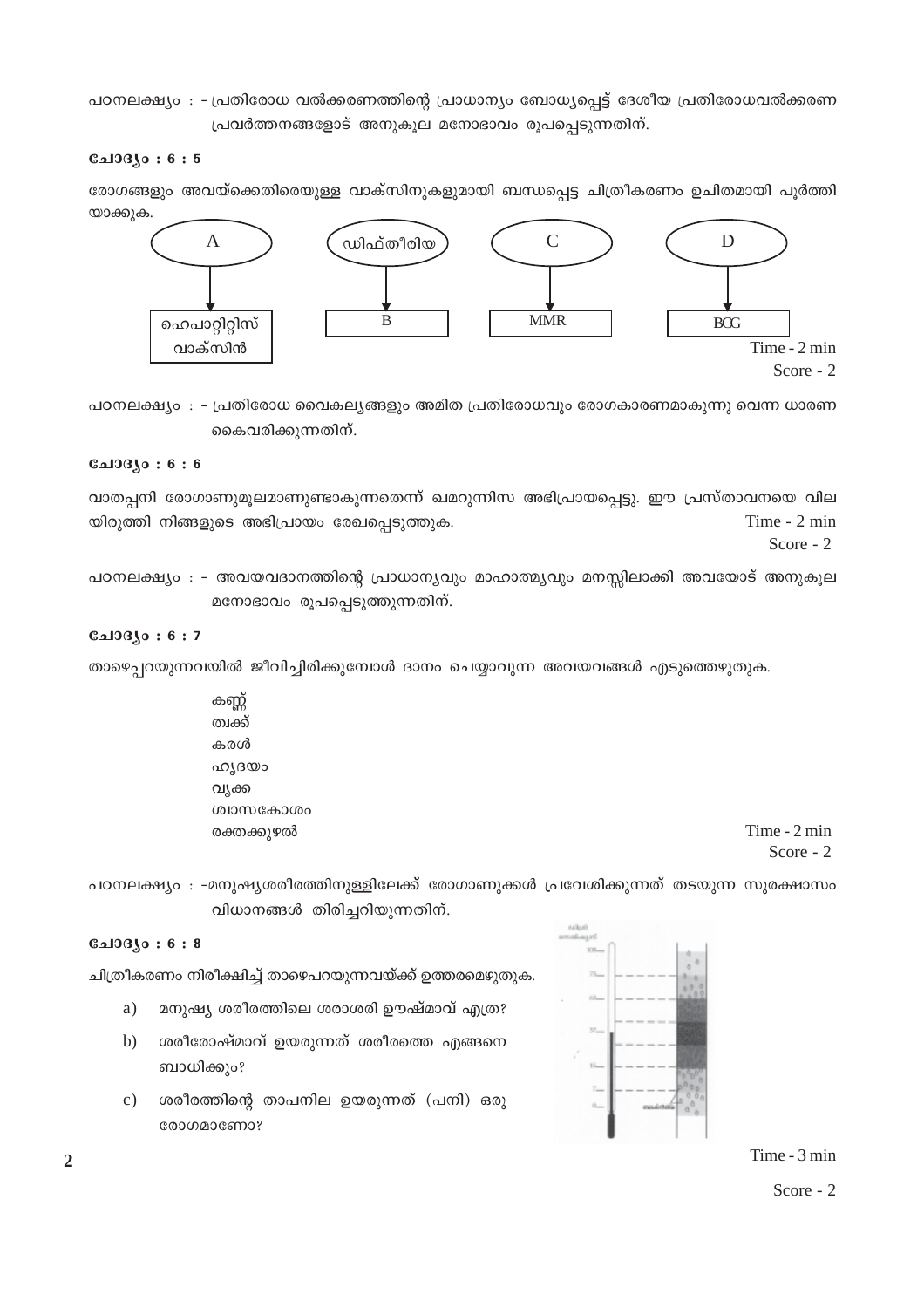മനുഷ്യശരീരത്തിനുള്ളിലേക്ക് രോഗാണുക്കൾ പ്രവശിക്കുന്നത് തടയുന്ന സുരക്ഷാ സംവി പഠനലക്ഷ്യം : ധാനങ്ങൾ തിരിച്ചറിയുന്നതിന്.

#### $0.103$ јо: 6:9

താഴെ തന്നിരിക്കുന്ന സൂചനകൾ പരിശോധിച്ച് അതിന് അനുയോജ്യമായ അവയവം എതാണെന്ന് തിരി ച്ചറിഞ്ഞ് എഴുതുക.

- ഇവിടെ കാണുന്ന മെഴുക് പോലുള്ള പദാർത്ഥത്തിന് അണുനാശകശേഷിയുണ്ട്. a)
- $b)$ ഈ അവയവത്തെ നനയ്ക്കുകയും ഇടയ്ക്കിടെ കഴുകുകയും ചെയ്യുന്ന ദ്രാവകത്തിൽ ലൈസോസൈം എന്ന ഒരു അണുനാശിനി അടങ്ങിയിട്ടുണ്ട്. Time - 2 min Score -  $2$

പഠനലക്ഷ്യം : - ശരീരത്തിനുള്ളിലെത്തുന്ന രോഗാണുക്കളെ പ്രതിരോധിക്കുന്ന വിവിധ സംവിധാനങ്ങളെ സംബന്ധിച്ച സാമാന്യ ധാരണ കൈവരിക്കുന്നതിന്.

#### $0.103(0:6:10)$

നാലൂപേർ കൂടിവെള്ളം ഉപയോഗിക്കുന്നരീതി ചൂവടെചേർക്കുന്നു.

| രമ്യ    | : തിളപ്പിച്ച വെള്ളത്തിൽ പച്ചവെള്ളം ചേർത്ത് കുടിക്കുന്നു. |  |
|---------|----------------------------------------------------------|--|
|         | രാകേഷ് : ഫ്രിഡ്ജിൽ സൂക്ഷിച്ച വെള്ളം കുടിക്കുന്നു.        |  |
| ശ്രുതി  | : പൊതുടാപ്പിലെ വെള്ളം അതേപടി ഉപയോഗിക്കുന്നു.             |  |
| ഫേമന്ത് | : തിളപ്പിച്ചാറിയ വെള്ളം ഉപയോഗിക്കുന്നു.                  |  |

- a) ഇവരിൽ ആരുടെയെല്ലാം ശീലമാണ് അഭികാമ്യം? എന്തുകൊണ്ട്?
- $b)$ മറ്റുള്ളവരുടെ ശീലത്തെ ബാക്ടീരിയയുടെ പെരുകൽ എന്ന പാഠഭാഗവുമായി ബന്ധപ്പെടുത്തി Time - 2 min വിലയിരുത്തുക.

Score - 2

3

പഠനലക്ഷ്യം : - ചികിത്സയുടെ ആവശ്യകത ബോധ്യപ്പെടുന്നതിനും വിവിധ ചികിത്സാരീതികൾ, നൂതന രോഗനിർണയോപാധികൾ, ഔഷധങ്ങൾ എന്നിവയെ സാമാന്യമായി പരിചയപ്പെടുന്ന തിനും സ്വയം ചികിത്സയുടെ അപകടങ്ങൾ തിരിച്ചറിയുന്നതിനും.

#### **CalOBSo: 6:11**

പ്രകൃതി ജീവനപ്രചാരകനായ പ്രകാശ്ബാബുവിന്റെ ക്ലാസിൽ പങ്കെടുത്ത രാജൻ ജീവനാശിനികളായ ആന്റി ബയോട്ടിക്കുകൾ ഉപയോഗിക്കാനേ പാടില്ല എന്ന് അഭിപ്രായപ്പെടുകയുണ്ടായി.

രാജന്റെ ഈ അഭിപ്രായത്തോട് നിങ്ങൾ യോജിക്കുന്നുണ്ടോ? എന്തുകൊണ്ട്?  $Time - 2 min$ a) Score - 2

പഠനലക്ഷ്യം : ശരീരത്തിനുള്ളിലെത്തുന്ന രോഗാണുക്കളെ പ്രതിരോധിക്കുന്ന വിവിധ സംവിധാനങ്ങളെ സംബന്ധിച്ച സാമാന്യധാരണ കൈവരിക്കുന്നതിന്.

#### $0.103$ јо: 6:12

a)

 $b)$ 

ചുവടെ നൽകിയിരിക്കുന്ന ചിത്രീകരണം നിരീക്ഷിക്കു.

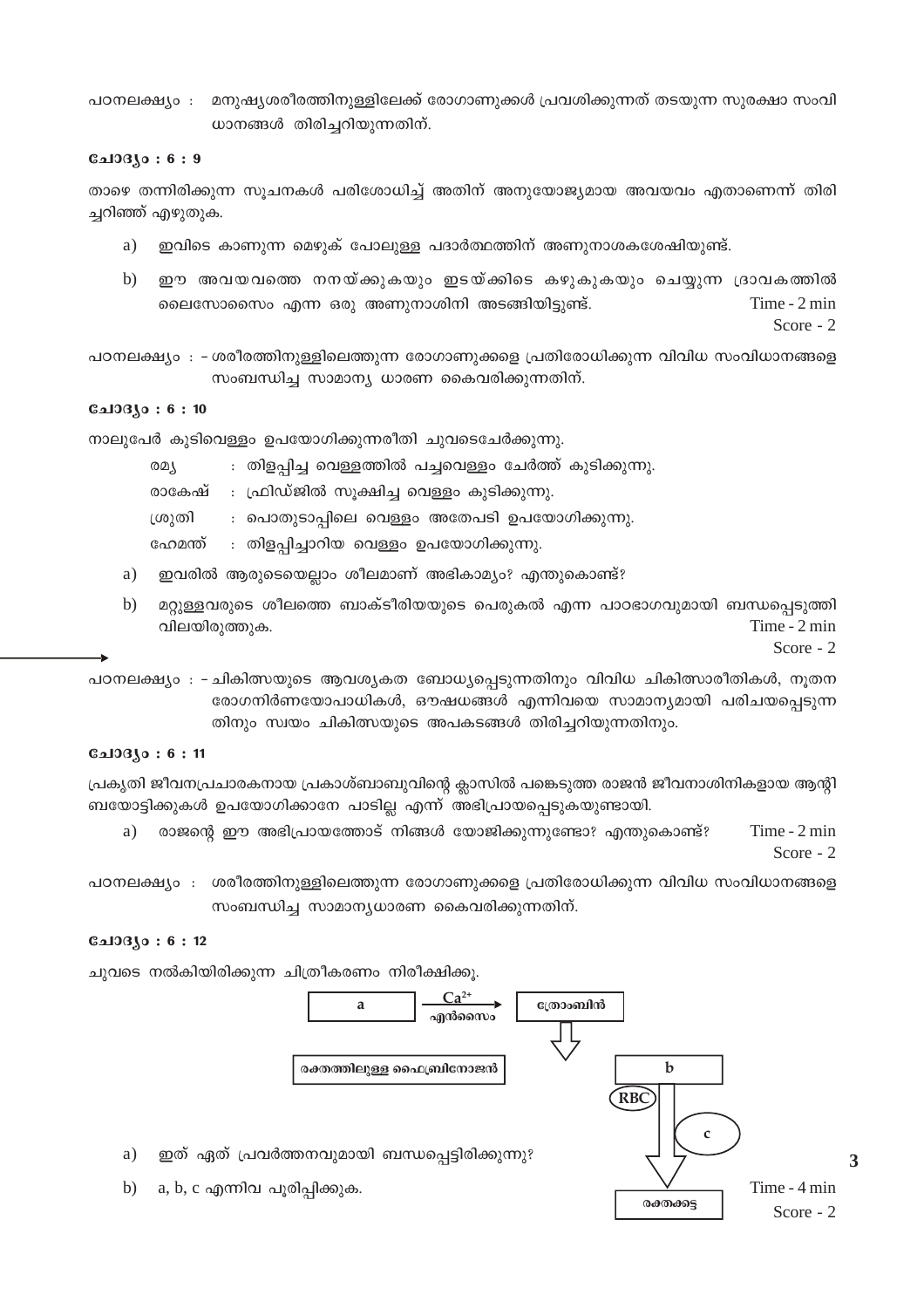പഠനലക്ഷ്യം : - എയ്ഡ്സ് രോഗത്തിന്റെ കാരണം, പകർച്ചാരീതി എന്നിവയെസംബന്ധിച്ച ധാരണ മെച്ച പ്പെടുത്തി രോഗമുണ്ടാകുന്ന സാഹചര്യങ്ങളിൽ നിന്ന് വിട്ടു നിൽക്കുന്നതിനുള്ള മനോ ഭാവം രൂപപ്പെടുന്നതിനും എച്ച്.ഐ.വി. ബാധിതരോട് അനുതാപം രൂപപ്പെടുന്നതിനും.

#### $0.103$ јо: 6:13

ഒരു രോഗത്തിന്റെ ലക്ഷണങ്ങൾ താഴെകൊടുത്തിരിക്കുന്നു.

|    | ശരീരത്തിന്റെ പ്രതിരോധശേഷി ക്രമേണ കുറയുന്നു. നിസ്സാരരോഗങ്ങൾ പോലും ഗുരുതരമാകുന്നു. |                             |
|----|----------------------------------------------------------------------------------|-----------------------------|
| a) | ഈ രോഗം ഏതാണ്?                                                                    |                             |
| b) | ഈ രോഗം മൂലം ശരീരത്തിന്റെ പ്രതിരോധശേഷി കുറയാൻ കാരണമെന്ത്?                         | Time $-2$ min<br>Score $-2$ |

പഠനലക്ഷ്യം : -ശരീരത്തിനുള്ളിലെത്തുന്ന രോഗാണുക്കളെ പ്രതിരോധിക്കുന്ന വിവിധ സംവിധാനങ്ങളെ സംബന്ധിച്ച സാമാന്യ ധാരണ കൈവരിക്കുന്നതിന്.

# **பോദ്യം: 6:14**

"ഫൈബ്രിൻതന്തുക്കൾ നേരിയകണ്ണികൾ രൂപപ്പെടുത്തുകയും അരുണരക്താണുക്കളും പ്ലേറ്റ്ലറ്റുകളും ഈ വലക്കണ്ണികളിൽ കുടുങ്ങി രക്തക്കട്ട രൂപപ്പെടുകയും ചെയ്യുന്നു"

രക്തക്കട്ട രൂപീകരണം എന്ന ആശയത്തെപ്പറ്റിയുള്ള സംഘചർച്ചക്കിടെ മേൽപ്പറഞ്ഞ പാഠഭാഗം വായിച്ച പ്പോൾ ഷെറീഫ് ഒരു സംശയം ഉന്നയിച്ചു.

"താരതമ്യേന വലുപ്പം കൂടുതലുള്ള ശ്വേതരക്താണുക്കൾ എന്തുകൊണ്ടാണ് ഈ വലക്കണ്ണികളിൽ കുടു ങ്ങാത്തത്? എന്ത് വിശദീകരണമാണ് ഇതിന് നിങ്ങൾ നൽകുക? Time - 3 min Score -  $2$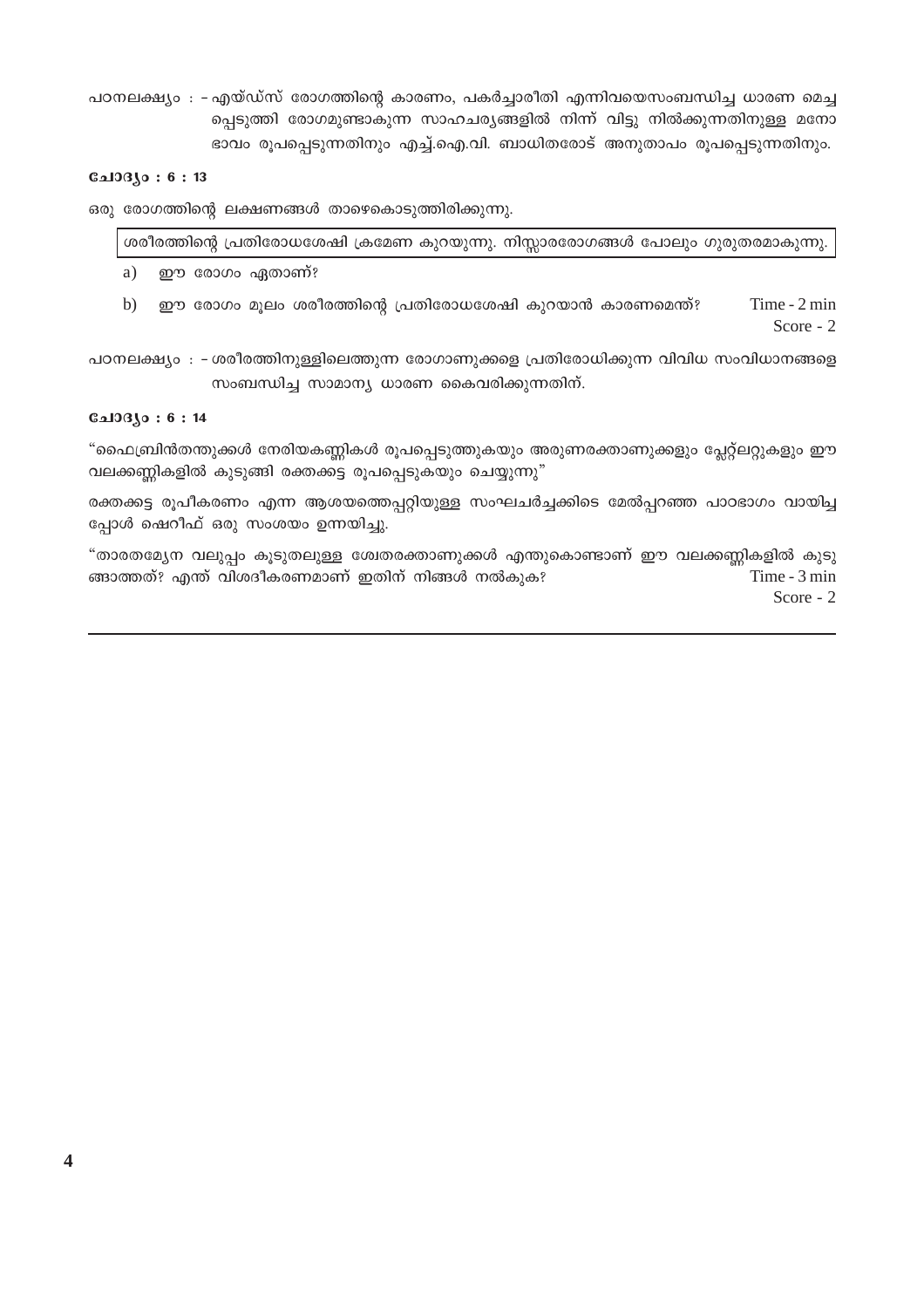# PART-C

പഠനലക്ഷ്യം : -ശരീരത്തിനുള്ളിലെത്തുന്ന രോഗാണുക്കളെ പ്രതിരോധിക്കുന്ന വിവിധ സംവിധാനങ്ങളെ സംബന്ധിച്ച സാമാന്യ ധാരണ കൈവരിക്കുന്നതിന്.

# **CalOB**so: 6:15

തലയിടിച്ചുവീണ ഷെറിന്റെ തലയിൽ മുഴയുണ്ടായി.

- ഈ പ്രവർത്തനം ശരീരത്തിന് ഗുണകരമാണോ? എന്തുകൊണ്ട്?  $a)$
- ഇത്തരം പ്രവർത്തനത്തിന് പറയുന്ന പേരെന്ത്?  $b)$
- രോഗപ്രതിരോധത്തിന് ഈ പ്രവർത്തനം സഹായകരമാകുന്നതെങ്ങനെ? Time - 3 min  $\mathbf{c})$ Score - 3
- പഠനലക്ഷ്യം : ശരീരത്തിനുള്ളിൽ രോഗാണുക്കളെ പ്രതിരോധിക്കുന്ന വിവിധ സംവിധാനങ്ങളെ സംബ ന്ധിച്ച സാമാന്യധാരണ കൈവരിക്കുന്നതിന്.

### **பോദ്യം : 6 : 16**

ശരീരത്തിലെ സുരക്ഷാസംവിധാനവുമായി ബന്ധപ്പെട്ട ഫ്ളോചാർട്ടാണ് നൽകിയിരിക്കുന്നത് നിരീക്ഷിക്കൂ.



- ഫ്ളോചാർട്ട് പൂർത്തിയാക്കുക. a)
- $b)$ ഈ പ്രവർത്തനത്തിന് പറയുന്ന പേരെന്ത്?

Time - 3 min Score - 3

പഠനലക്ഷ്യം : മനുഷ്യശരീരത്തിനുള്ളിലേക്ക് രോഗാണുക്കൾ പ്രവേശിക്കുന്നത് തടയുന്ന സുരക്ഷാ സംവി ധാനങ്ങൾ തിരിച്ചറിയുന്നതിന്.

#### **பே330:6:17**

്നൽകിയിരിക്കുന്ന ചിത്രങ്ങൾ നിരീക്ഷിക്കൂ.



- ഇത് ഏത് പ്രവർത്തനവുമായി ബന്ധപ്പെട്ടിരിക്കുന്നു? a)
- ചിത്രങ്ങൾ വിശകലനം ചെയ്ത് അനുയോജ്യമായ നിരീക്ഷണക്കുറിപ്പ് തയ്യാറാക്കുക.  $b)$

 $\overline{5}$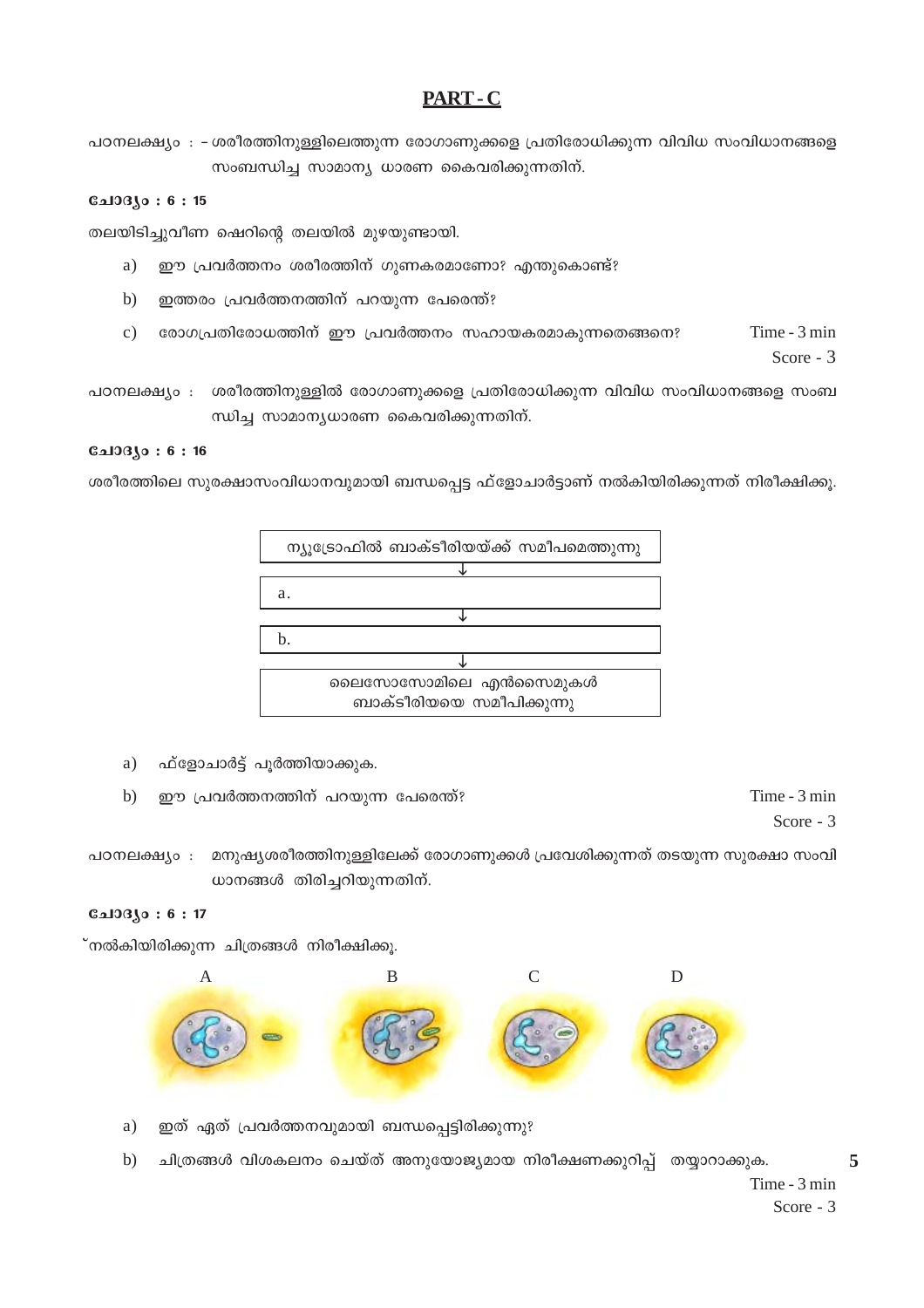പഠനലക്ഷ്യം : - എയ്ഡ്സ് രോഗത്തിന്റെ കാരണം, പകർച്ചാരീതി എന്നിവയെസംബന്ധിച്ച ധാരണ മെച്ച പ്പെടുത്തി രോഗമുണ്ടാകുന്ന സാഹചര്യങ്ങളിൽ നിന്ന് വിട്ടു നിൽക്കുന്നതിനുള്ള മനോ ഭാവം രൂപപ്പെടുന്നതിനും എച്ച്.ഐ.വി. ബാധിതരോട് അനുതാപം രൂപപ്പെടുന്നതിനും.

#### $C_{2}10310:6:18$

പത്രവാർത്ത നിരീക്ഷിച്ച് ചുവടെ ചേർത്തിരിക്കുന്ന ചോദ്യങ്ങൾക്ക് ഉത്തരമെഴുതുക.

എയ്ഡ്സ് രോഗബാധയുള്ള കുട്ടികൾക്ക്<br>സ്കൂൾ പ്രവേശനം നിഷേധിച്ചു

- എയ്ഡ്സ് ഒരു പകർച്ചവ്യാധിയാണോ? എന്തുകൊണ്ട്? a)
- സ്കൂൾ അധികൃതരുടെ ഈ സമീപനത്തോട് നിങ്ങളുടെ പ്രതികരണമെന്ത്? ന്യായീകരണം നൽകുക.  $b)$

Time - 3 min Score -  $4$ 

ചികിത്സയുടെ ആവശ്യകത ബോധ്യപ്പെടുന്നതിനും വിവിധ ചികിത്സാരീതികൾ, നൂതന പഠനലക്ഷ്യം : രോഗനിർണയോപാധികൾ, ഔഷധങ്ങൾ എന്നിവയെ സാമാന്യമായി പരിചയപ്പെടുന്ന തിനും സ്വയം ചികിത്സയുടെ അപകടങ്ങൾ തിരിച്ചറിയുന്നതിനും.

#### **CalOB**so: 6:19

രോഗങ്ങൾക്കെതിരെ പ്രയോഗിക്കാവുന്ന രണ്ട് രീതികൾ താഴെ നൽകിയിരിക്കുന്നു.

- (b) വാക്സിനുകൾ ആന്റിബയോട്ടിക്കുകൾ a)
	- $i)$ ഈ രണ്ട് രീതികളും തമ്മിലുള്ള പ്രധാനവൃത്യാസം എന്ത്?
	- $\ddot{\text{1}}$ ഇവയ്ക്ക് ഓരോ ഉദാഹരണങ്ങൾ നൽകുക.
	- ഈ രണ്ട് രീതികളെക്കുറിച്ചുമുള്ള ബോധവൽക്കരണ പ്രവർത്തനത്തിനായി രണ്ട് പ്ലക്കാർഡു  $\overline{111}$ കൾ നിർമ്മിക്കുക. Time - 2 min

Score -  $3$ 

പഠനലക്ഷ്യം : - എയ്ഡ്സ് രോഗത്തിന്റെ കാരണം, പകർച്ചാരീതി എന്നിവയെ സംബന്ധിച്ച് ധാരണ മെച്ച പ്പെടുത്തി രോഗമുണ്ടാക്കുന്ന സാഹചര്യങ്ങൾ ഒഴിവാക്കുന്നതിനും മനോഭാവം രൂപപ്പെടു ത്തുന്നതിനും എച്ച്.ഐ.വി. ബാധിതരോട് അനുതാപം രുപപ്പെടുന്നതിനും.

#### $0.103$ јо: 6:20

സുചനകൾക്കനുസരിച്ച് പുരിപ്പിക്കുക



Time - 3 min Score - 4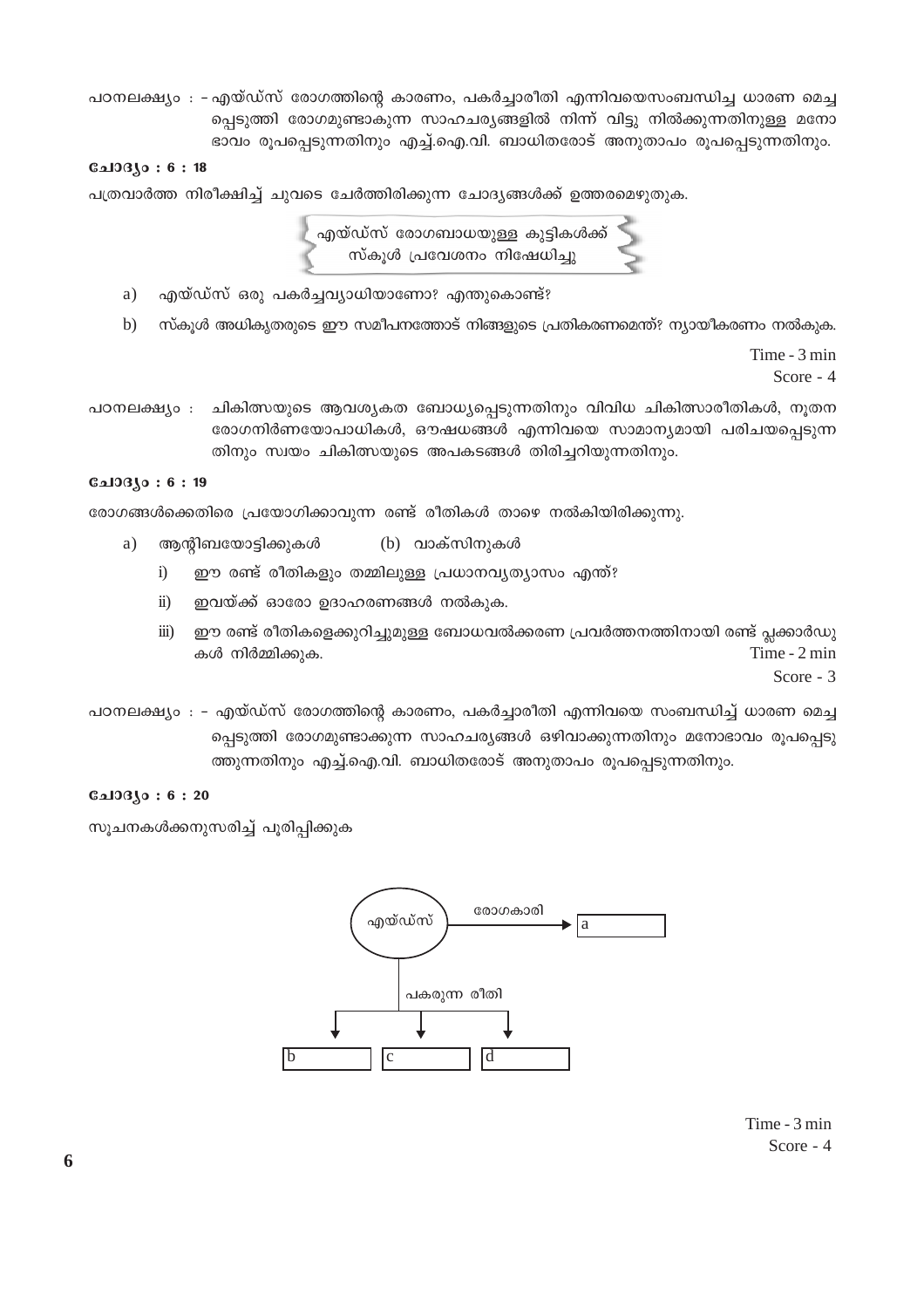പഠനലക്ഷ്യം : - ചികിത്സയുടെ ആവശ്യകത ബോധ്യപ്പെടുന്നതിനും വിവിധ ചികിത്സാ രീതികൾ, നൂതന നിർണയോപധികൾ, ഔഷധങ്ങൾ എന്നിവയെ സാമാന്യമായ പരിചയപ്പെടുന്നതിനും സ്വയം ചികിത്സയുടെ അപടകങ്ങൾ തിരിച്ചറിയുന്നതിനും.

# **பോദ്യം : 6 : 21**

സൂചനകൾക്കനുസരിച്ച് പൂരിപ്പിക്കുക



Time - 3 min Score -  $3$ 

പഠനലക്ഷ്യം : -ശരീരത്തിനുള്ളിലെത്തുന്ന രോഗാണുക്കളെ പ്രതിരോധിക്കുന്ന വിവിധ സംവിധാനങ്ങളെ സംബന്ധിച്ച സാമാന്യ ധാരണ കൈവരിക്കുന്നതിന്.

പഠനലക്ഷ്യം : -പ്രതിരോധവൽക്കരണത്തിന്റെ പ്രാധാന്യം മെച്ചപ്പെടുത്തുന്നതിന്.

#### **பே33.0:6:22**

ബോക്സിൽ തന്നിരിക്കുന്ന പദങ്ങളുടെ ബന്ധം കണ്ടെത്തി ജോഡി ചേർത്തെഴുതുക.

പോളിയോ, കരൾവീക്കം, ടെറ്റനസ്, DPT, MMR, OVP, ക്ഷയം, മുണ്ടിനീര്, BCG, ഹെപ്പറ്റൈറ്റിസ് വാക്സി നുകൾ, പെൻസിലിൻ.

മാതൃക

- പോളിയോ OPV
- -
- 
- 
- 

Time - 4 min Score -  $4$ 

.പഠനലക്ഷ്യം : – രക്തനിവേശനം, അവയവദാനം എന്നിവയുടെ പ്രാധാന്യവും മാഹാത്മ്യവും മനസ്സിലാക്കി അവയോട് അനുകൂല മനോഭാവം രൂപപ്പെടുന്നതിനും പ്രഥമശുശ്രൂഷയെപ്പറ്റി കൂടുതൽ അറിയുന്നതിനും.

#### **பോദ്യം: 6:23**

ഓരോ രക്തഗ്രൂപ്പിലെയും ആന്റിജൻ, ആന്റിബോഡി എന്നിവയെപ്പറ്റിയുള്ള പട്ടിക താഴെ കൊടുത്തിരിക്കു ന്നു. വിട്ടുപോയ ഭാഗങ്ങൾ പൂരിപ്പിക്കുക.

| രക്തഗ്രൂപ്പ് | ആന്റിജൻ | ആന്റിബോഡി |
|--------------|---------|-----------|
|              |         | Anti - b  |
|              |         |           |
|              |         | 일点        |
|              | 일부      | .         |

Time -  $2 \text{ min}$  7 Score -  $3$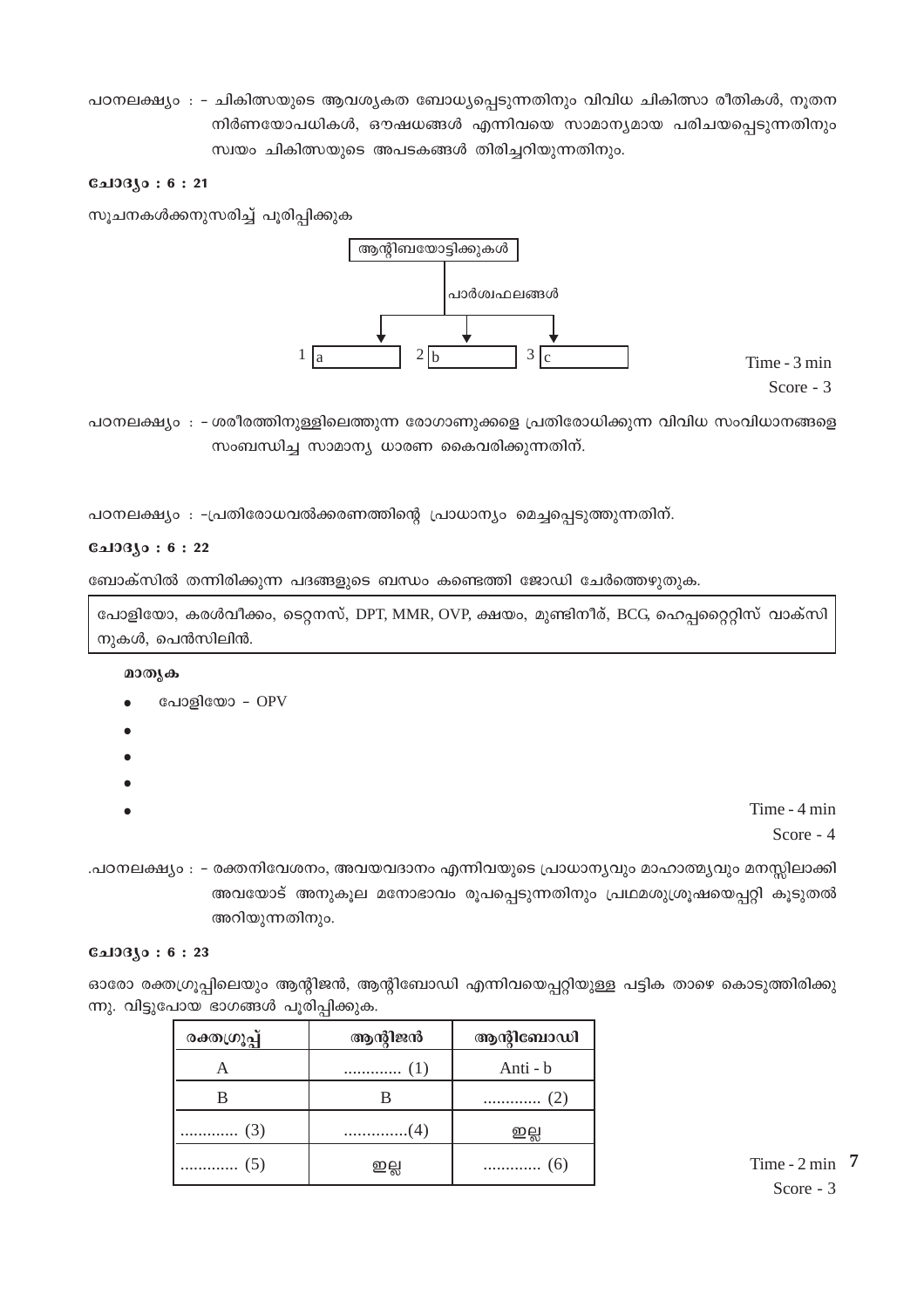ചികിത്സയുടെ ആവശ്യകത ബോധത്യപ്പെടുന്നതിനും വിവിധ ചികിത്സാരീതികൾ, നൂതന പഠനലക്ഷ്യം : രോഗനിർണയോപാധികൾ, ഔഷധങ്ങൾ എന്നിവയെ സാമാന്യമായി പരിചയപെടുന്ന തിനും സ്വയം ചികിത്സയുടെ അപകടങ്ങൾ തിരിച്ചറിയുന്നതിനും.

# **CalOBAo: 6:24**

മൂന്നു രോഗികളുടെ രോഗലക്ഷണങ്ങൾ തന്നിരിക്കുന്നു. ഇവരുടെ രോഗം തിരിച്ചറിഞ്ഞ് ഇതിന്റെ ചികിത്സ യ്ക്കായി മെഡിക്കൽകോളേജിലെ ഏത് വിഭാഗത്തെയാണ് സമീപിക്കേണ്ടതെന്ന് എഴുതുക.

അനിൽ, വയസ്സ് : 25

കലങ്ങിയതും കടുംനിറത്തോടുകൂടിയതുമായ മൂത്രം, പുറംവേദനയും പനിയും, മുഖത്തും കണ ങ്കാലിലും പാദത്തിലും നീർവീക്കം.

സൗമ്യ, വയസ്സ് : 52

നേത്രലെൻസ് അതാര്യമാകുന്നത് മൂലം കാഴ്ചശക്തി ക്രമേണ നഷ്ടപെടുന്നു.

ജോൺ. വയസ്: 18

നിയന്ത്രണാതീതമായ തുടരെത്തുടരെയുള്ള പേശീ സങ്കോചം മൂലമുള്ള സന്നി, അബോധാവ സ്ഥ, വായിൽ നിന്ന് നുരയും പതയും വരിക

> Time - 3 min Score - 3

പഠനലക്ഷ്യം : ചികിത്സയുടെ ആവശ്യകത ബോധ്യപ്പെടുന്നതിനും വിവിധ ചികിത്സാരീതികൾ, നൂതന രോഗനിർണയോപാധികൾ, ഔഷധങ്ങൾ എന്നിവയെ സാമാന്യമായി പരിചയപ്പെടുന്ന തിനും സ്വയം ചികിത്സയുടെ അപകടങ്ങൾ തിരിച്ചറിയുന്നതിനും.

# **CalOBJo: 6:25**

തന്നിരിക്കുന്ന പ്രസ്താവനകളുമായി ബന്ധപ്പെട്ട ചികിത്സാരീതി ബോക്സിൽ നിന്നും കണ്ടെത്തി എഴുതുക.

- രോഗത്തിന് കാരണമാകുന്ന വസ്തുവിന് തന്നെ രോഗശമനമുണ്ടാക്കാനും കഴിയുന്നു. a)
- രോഗനിർണയം, രോഗചികിത്സ, മരുന്നുകൾ എന്നിവയ്ക്ക് പ്രാധാന്യം നൽകുന്ന ചികിത്സാരീതി.  $b)$
- ശരീരത്തെ സുസജ്ജമായി പരിപാലിക്കാനുള്ള ഒരു ജീവിതചര്യ.  $\mathcal{C}$ )



Time - 2 min Score - 3

പഠനലക്ഷ്യം : –മനുഷ്യശരീരത്തിനുള്ളിലേക്ക് രോഗാണുക്കൾ പ്രവേശിക്കുന്നത് തടയുന്ന സുരക്ഷാസം വിധാനങ്ങൾ തിരിച്ചറിയുന്നതിന്, ശരീരത്തിനുള്ളിലെത്തുന്ന രോഗാണുക്കളെ പ്രതിരോ ധിക്കുന്ന വിവിധ സംവിധാനങ്ങളെ സംബന്ധിച്ച സാമാന്യധാരണ കൈവരിക്കുന്നതിന്.

#### $0.103$ јо: 6:26

അനുയോജ്യമായ വിധത്തിൽ പട്ടിക പൂർത്തിയാക്കുക.

| പ്രതിരോധസംവിധാനം                                                                                                    | കാണപ്പെടുന്ന ഭാഗം |  |  |
|---------------------------------------------------------------------------------------------------------------------|-------------------|--|--|
| അണുനാശകശേഷിയുള്ള മെഴുക് പദാർത്ഥം<br>А.                                                                              |                   |  |  |
|                                                                                                                     | അമാശയം            |  |  |
| ഈ അവയവത്തെ നനയ്ക്കുകയും ഇടയ്ക്കിടെ<br>കഴുകുകയും ചെയ്യുന്ന ദ്രാവകത്തിൽ ലൈസോസൈം<br>എന്ന അണുനാശിനി അടങ്ങിയിരിക്കുന്നു. |                   |  |  |
|                                                                                                                     | ത്വക്ക്           |  |  |

8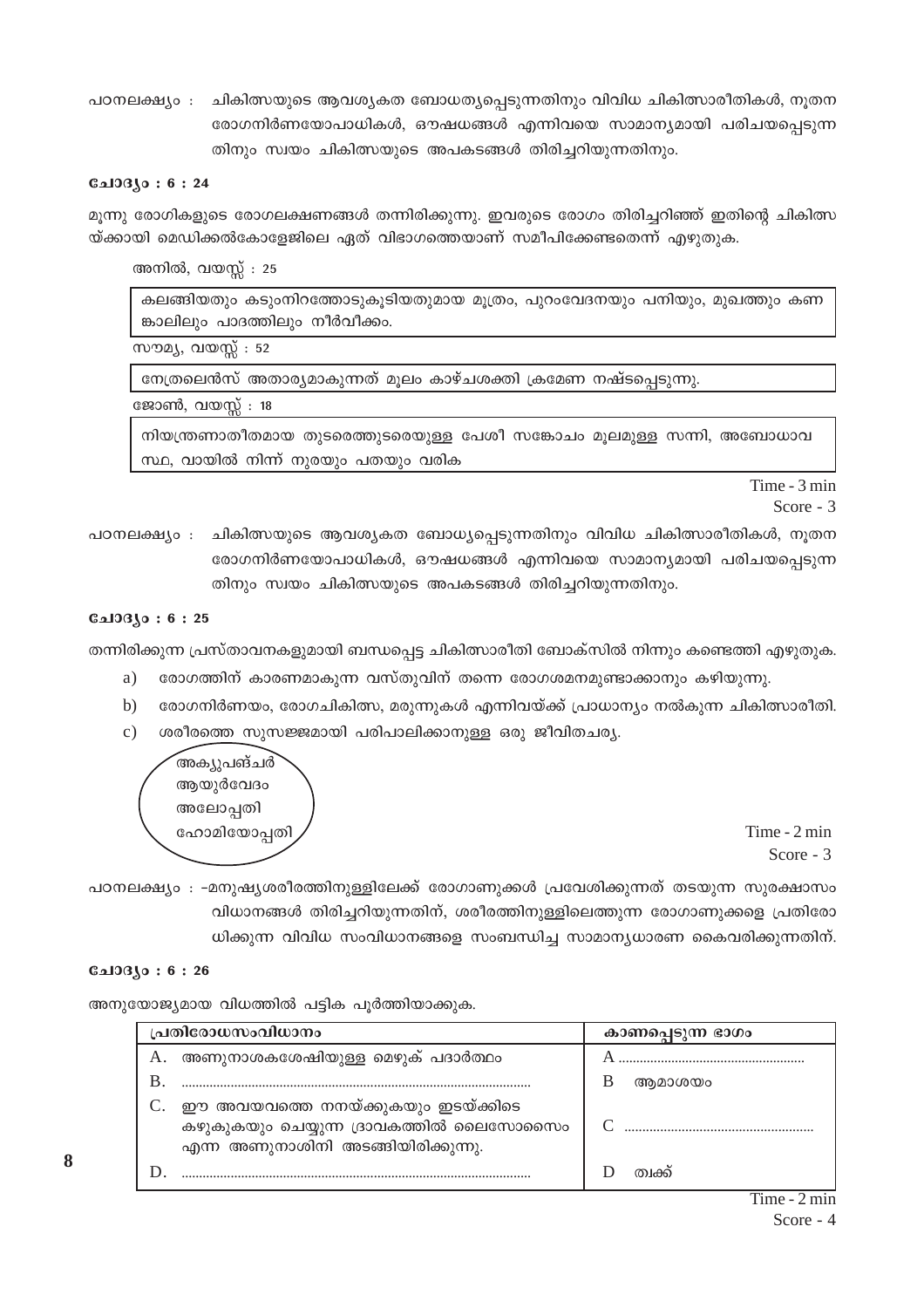പഠനലക്ഷ്യം : ചികിത്സയുടെ ആവശ്യകത ബോധ്യപ്പെടുന്നതിനും വിവിധ ചികിത്സാരീതികൾ, നൂതന രോഗനിർണയോപാധികൾ, ഔഷധങ്ങൾ എന്നിവയെ സാമാന്യമായി പരിചയപ്പെടുന്ന തിനും, സ്വയം ചികിത്സയുടെ അപകടങ്ങൾ തിരിച്ചറിയുന്നതിനും.

# **CalOBAo: 6:27**

A കോളത്തിനു സമാനമായി B, C കോളങ്ങളിലെ വസ്തുതകൾ ക്രമീകരിച്ചെഴുതുക.

| ഓഫ്താൽമോളജി      | ഹൃദയചികിത്സ<br>a        | റേഡിയേഷൻ                  |  |
|------------------|-------------------------|---------------------------|--|
| യൂറോളജി          | നേത്രരോഗചികിത്സ<br>h    | i<br>ഡയാലിസിസ്            |  |
| കാർഡിയോളജി<br>3) | കാൻസർ രോഗചികിത്സ        | iii<br>ബൈപാസ്സ് സർജറി     |  |
|                  | മൂത്രാശയരോഗചികിത്സ<br>d | കെരാറ്റോ പ്ലാസ്റ്റി<br>1V |  |

Time - 2 min Score - 3

പഠനലക്ഷ്യം : ചികിത്സയുടെ ആവശ്യകത ബോധ്യപ്പെടുന്നതിനും വിവിധ ചികിത്സാരീതികൾ, നൂതന രോഗനിർണയോപാധികൾ, ഔഷധങ്ങൾ എന്നിവയെ സാമാന്യമായി പരിചയപ്പെടുന്ന തിനും, സ്വയം ചികിത്സയുടെ അപകടങ്ങൾ തിരിച്ചറിയുന്നതിനും.

#### **பോദ്യം: 6:28**

രോഗനിർണയത്തിനും ചികിത്സയ്ക്കും ഉപയോഗിക്കുന്ന നൂതനസാങ്കേതിക വിദൃകളെപ്പറ്റി ലേഖ തയ്യാറാ ക്കിയ ശാസ്ത്രപതിപ്പിലെ ഒരു വരി ഇങ്ങനെയാണ്.

"ഒരു ജീവിയുടെ ജനിതകഘടനയിൽ ഇച്ഛാനുസരണം മാറ്റം വരുത്താനുള്ള സാങ്കേതിക വിദൃയാണിത്".

- ഏത് സാങ്കേതികവിദൃയാണ് ഇവിടെ പ്രതിപാദിക്കുന്നത്? a)
- $b)$ ജനിതകഘടനയെ മാറ്റംവരുത്തിയ ജീവികൾക്ക് പറയുന്ന പേരെന്ത്?
- Time 2 min  $\mathbf{c})$ ഈ സങ്കേതികവിദ്യയുടെ രണ്ട് ഗുണങ്ങളും രണ്ട് ദോഷങ്ങളും എഴുതുക Score - 3

പഠനലക്ഷ്യം : - ശരീരത്തിനുള്ളിലെത്തുന്ന രോഗാണുക്കളെ പ്രതിരോധിക്കുന്ന വിവിധ സംവിധാനങ്ങളെ സംബന്ധിച്ച സാമാന്യ ധാരണ കൈവരിക്കുന്നതിന്.

#### **பോദ്യം: 6:29**

ചിത്രീകരണം നിരീക്ഷിക്കു. ചുവടെ ചേർത്തിരിക്കുന്ന ചോദ്യങ്ങൾക്ക് ഉത്തരം എഴുതുക.

താപനിലയിൽ ഉണ്ടാകുന്ന വ്യതിയാനവും ബാക്ടീരിയകളുടെ പെരുകലും ഗ്രാഫ് രൂപത്തിൽ a) ചിത്രീകരിക്കുക.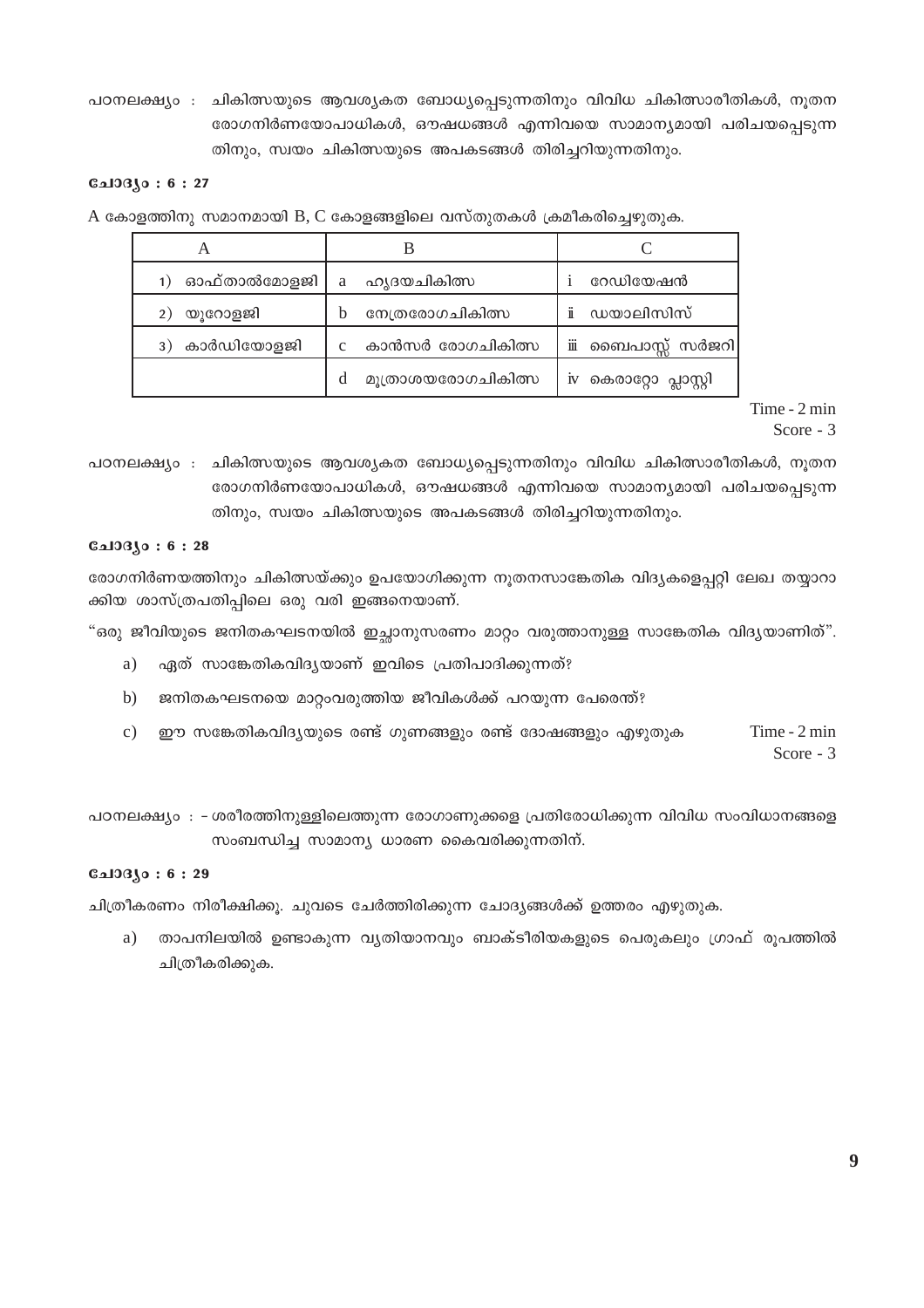

ഫ്രിഡ്ജിൽ വെക്കുന്ന ആഹാരസാധനങ്ങൾ കേടുവരാതിരിക്കുന്നത് എന്തുകൊണ്ടായിരിക്കും?  $h)$ Time - 3 min

Score - 3

പഠനലക്ഷ്യം : ചികിത്സയുടെ ആവശ്യകത ബോധ്യപ്പെടുന്നതിനും വിവിധ ചികിത്സാരീതികൾ, നൂതന രോഗനിർണയോപാധികൾ, ഔഷധങ്ങൾ എന്നിവയെ സാമാന്യമായി പരിചയപ്പെടുന്ന തിനും, സ്വയം ചികിത്സയുടെ അപകടങ്ങൾ തിരിച്ചറിയുന്നതിനും.

# **பോദ്യം: 6:30**

ദീർഘനാളായി ആന്റിബയോട്ടിക്കുകൾ ഉപയോഗിക്കുന്നവർക്കിടയിൽ നടത്തിയ ഒരു സർവ്വേയിലെ വിവര ങ്ങൾ പട്ടികയിൽ നൽകിയിരിക്കുന്നു.

|       |         |         | ഉപയോഗിച്ചവരുടെ   വൈദ്യനിർദ്ദേശ   വൈദ്യനിർദ്ദേശം    പാർശ്വഫലങ്ങൾ   ആന്റിബയോട്ടിക്കുകൾ  പാർശ്വഫല |
|-------|---------|---------|------------------------------------------------------------------------------------------------|
| എണ്ണം | പ്രകാരം | ഇല്ലാതെ | _ അനുഭവപ്പെട്ടവർ   ങ്ങൾ ഉണ്ടാക്കുമെന്ന്  അറിവുള്ളവർ                                            |
|       |         | 26      |                                                                                                |

പട്ടിക വിശകലനം ചെയ്ത് നിങ്ങൾക്ക് രൂപീകരിക്കാൻ കഴിയുന്ന രണ്ട് നിഗമനങ്ങൾ എഴുതുക? a)

നിഗമനങ്ങളുടെ അടിസ്ഥാനത്തിൽ മുന്നോട്ടുവെയ്ക്കുന്ന രണ്ട് നിർദ്ദേശങ്ങൾ എഴുതുക.  $b)$ 

ഏതെങ്കിലും രണ്ട് ആന്റിബയോട്ടിക്കുകളും അവയുടെ പാർശ്വഫലങ്ങളും എഴുതുക.  $\mathbf{c})$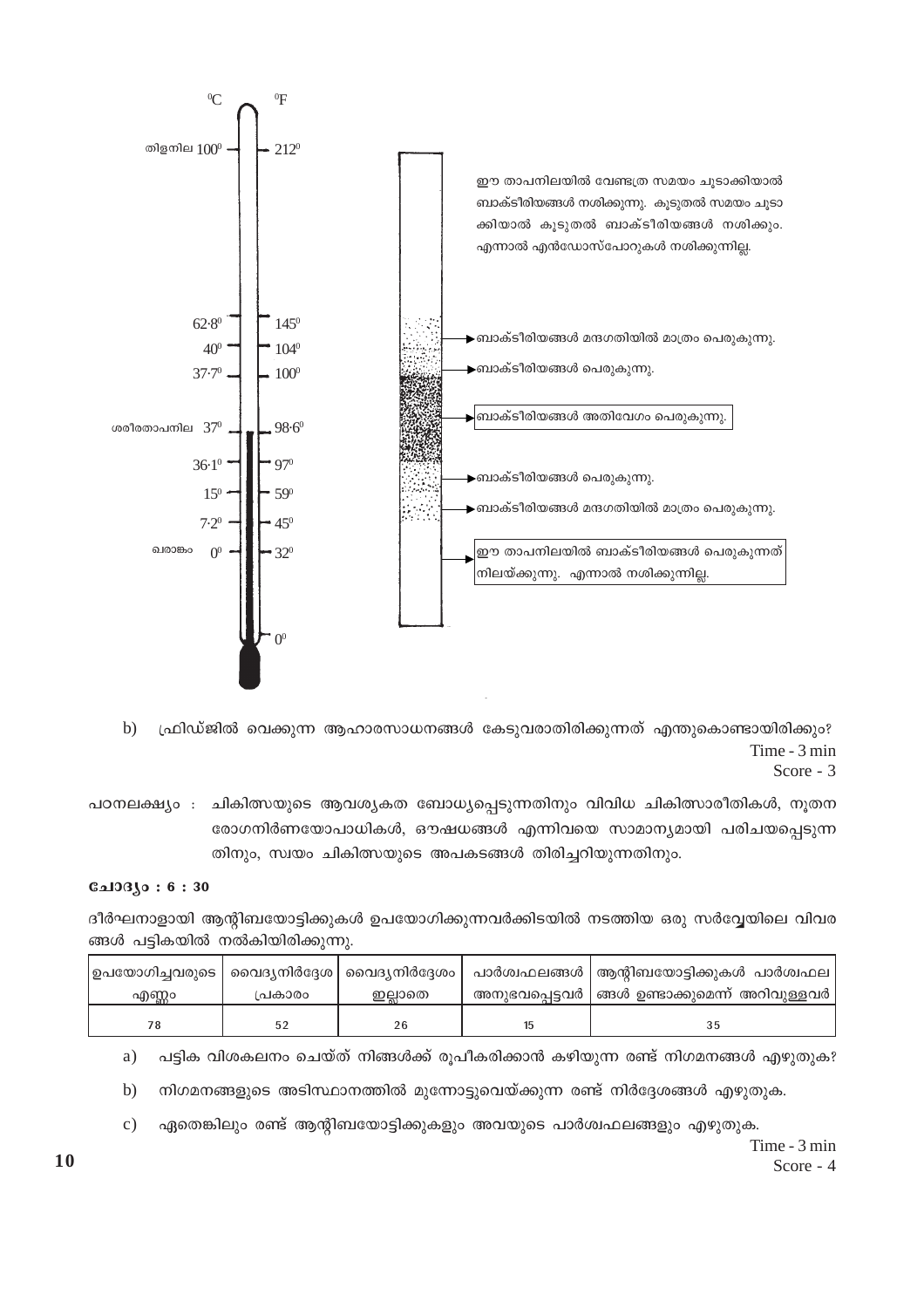പഠനലക്ഷ്യം : - രക്തനിവേശനം, അവയവദാനം എന്നിവയുടെ പ്രാധാന്യവും മാഹാത്മ്യവും മനസ്സിലാക്കി അവയോട് അനുകൂല മനോഭാവം രൂപപ്പെടുന്നതിനും പ്രഥമശുശ്രൂഷയെപ്പറ്റി കൂടുതൽ അറിയുന്നതിനും.

#### **Gal**331o: 6:31

| ഫിറോസ്  | $\sim$   | 20 വയസ്സ് | $: \quad$ രക്തഗ്രൂപ്പ് $: A^{ve}$             |
|---------|----------|-----------|-----------------------------------------------|
| ജേക്കബ് | $\equiv$ | 16 വയസ്സ് | രക്തശൂപ്പ് $\colon \mathsf{A}^{*\mathrm{ve}}$ |

- രണ്ടുപേരുടെയും രക്തത്തിലെ ആന്റിജനുകളും ആന്റിബോഡികളും പട്ടികപ്പെടുത്തുക. a)
- ജേക്കബിന്റെ രക്തം ഫിറോസിന് നൽകുന്നത് ആശാസ്യമാണോ? എന്തുകൊണ്ട്?  $\mathbf{b}$ Time - 3 min

Score -  $3$ 

പഠനലക്ഷ്യം : ചികിത്സയുടെ ആവശ്യകത ബോധ്യപ്പെടുന്നതിനും വിവിധ ചികിത്സാരീതികൾ, നൂതന രോഗനിർണയോപാധികൾ, ഔഷധങ്ങൾ എന്നിവയെ സാമാന്യമായി പരിചയപ്പെടുന്ന തിനും, സ്വയം ചികിത്സയുടെ അപകടങ്ങൾ തിരിച്ചറിയുന്നതിനും.

#### $0.103(0:6:32)$

"അത്യാധുനിക സൗകര്യങ്ങളോടുകൂടിയ മൂന്ന് ആശുപത്രികളാണ് കഴിഞ്ഞ ഒരു വർഷത്തിനുള്ളിൽ നമ്മുടെ നഗരത്തിൽ തുടങ്ങാനായത്. ഈ നഗരത്തിലെ ജനങ്ങളുടെ ആരോഗ്യപ്രശ്നങ്ങക്ക് നിർണ്ണായക പരിഹാ രമായി."

മുനിസിപ്പാലിറ്റിയുടെ വാർഷിക റിപ്പോർട്ടിൽ നിന്നുള്ള ഭാഗമാണിത്.

- a) ആശുപത്രികളുടെ എണ്ണം കൂടുന്നത് വികസനസൂചികയാണോ?
- $b)$ നഗരത്തിലെ ആരോഗ്യപ്രശ്നങ്ങൾ പരിഹരിക്കപ്പെടുമോ? എന്തുകൊണ്ട്?
- പ്രശ്നപരിഹാരത്തിന് നിങ്ങൾ മുന്നോട്ടുവയ്ക്കുന്ന നിർദ്ദേശങ്ങൾ എന്തെല്ലാം?  $\mathbf{c})$

Time - 3 min Score -  $3$ 

പഠനലക്ഷ്യം : –മനുഷ്യശരീരത്തിനുള്ളിലേക്ക് രോഗാണുക്കൾ പ്രവേശിക്കുന്നത് തടയുന്ന സുരക്ഷാസം വിധാനങ്ങൾ തിരിച്ചറിയുന്നതിന്, ശരീരത്തിനുള്ളിലെത്തുന്ന രോഗാണുക്കളെ പ്രതിരോ ധിക്കുന്ന വിവിധ സംവിധാനങ്ങളെ സംബന്ധിച്ച സാമാന്യധാരണ കൈവരിക്കുന്നതിന്.

# **CalOBAo: 6:33**

ചിത്രം നിരീക്ഷിച്ച് ചുവടെയുള്ള ചോദ്യങ്ങൾക്ക് ഉത്തരമെഴുതുക.

- A, B, C, D എന്നിവ എന്താണ്? a)
- A യുടെ പ്രാധാന്യം എന്ത്?  $b)$
- ചർമ്മകാന്തി വർദ്ധിപ്പിക്കാനുള്ള കൃത്രിമമാർഗങ്ങൾ  $c)$ ത്വക്കിന്റെ ആരോഗ്യത്തെ എങ്ങിനെ ബാധിക്കുമെന്ന് വിലയിരുത്തുക.



 $11$ 

Time - 3 min Score - 4